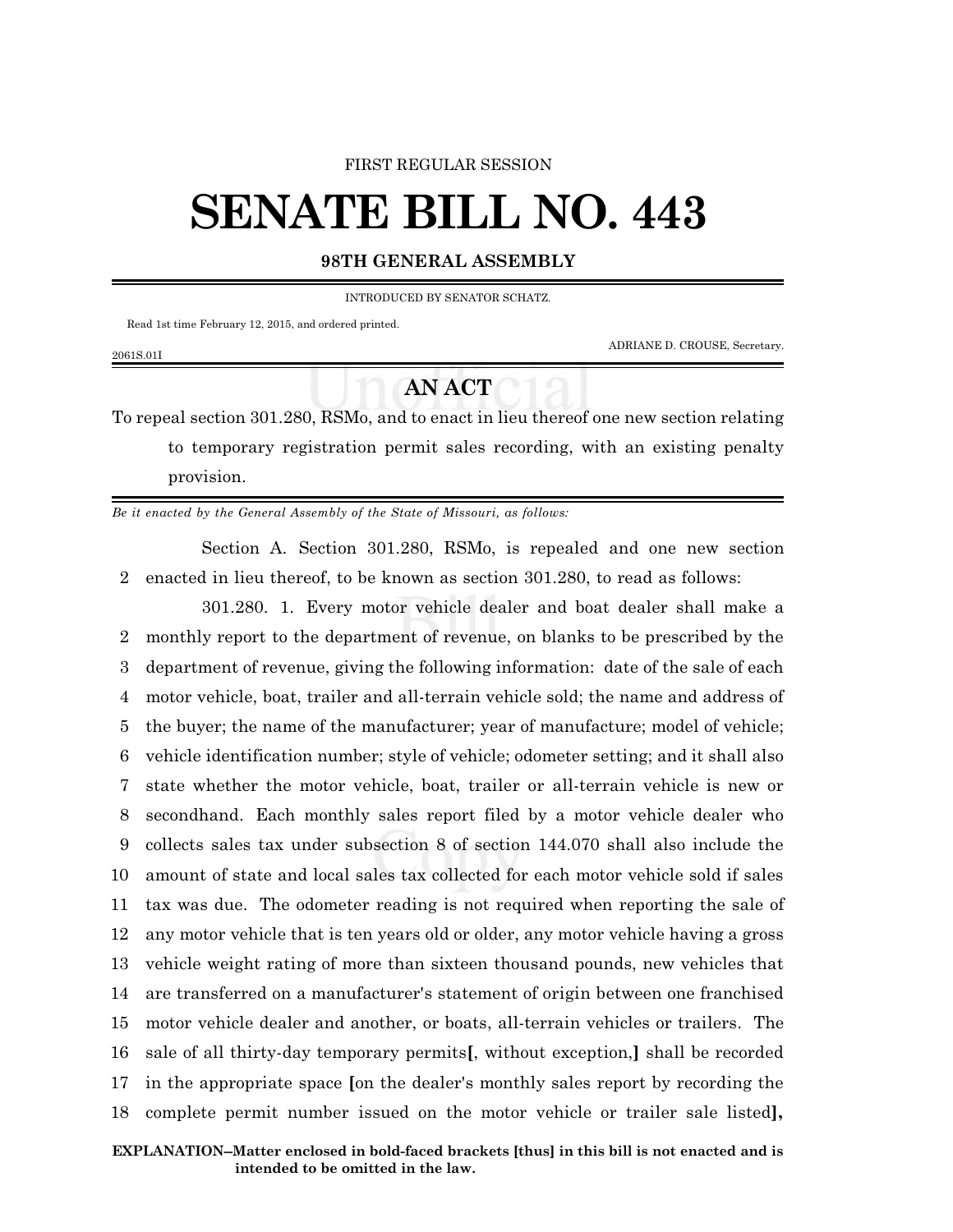**unless the sale of the thirty-day temporary permit is already recorded**

 **by electronic means as determined by the department**. The monthly sales report shall be completed in full and signed by an officer, partner, or owner of the dealership, and actually received by the department of revenue on or before the fifteenth day of the month succeeding the month for which the sales are being reported. If no sales occur in any given month, a report shall be submitted for that month indicating no sales. Any vehicle dealer who fails to file a monthly report or who fails to file a timely report shall be subject to disciplinary action as prescribed in section 301.562 or a penalty assessed by the director not to exceed three hundred dollars per violation. Every motor vehicle and boat dealer shall retain copies of the monthly sales report as part of the records to be maintained at the dealership location and shall hold them available for inspection by appropriate law enforcement officials and officials of the department of revenue. Every vehicle dealer selling twenty or more vehicles a month shall file the monthly sales report with the department in an electronic format. Any dealer filing a monthly sales report in an electronic format shall be exempt from filing the notice of transfer required by section 301.196. For any dealer not filing electronically, the notice of transfer required by section 301.196 shall be submitted with the monthly sales report as prescribed by the director.

 2. Every dealer and every person operating a public garage shall keep a correct record of the vehicle identification number, odometer setting, manufacturer's name of all motor vehicles or trailers accepted by him for the purpose of sale, rental, storage, repair or repainting, together with the name and address of the person delivering such motor vehicle or trailer to the dealer or public garage keeper, and the person delivering such motor vehicle or trailer shall record such information in a file kept by the dealer or garage keeper. The record shall be kept for five years and be open for inspection by law enforcement officials, members or authorized or designated employees of the Missouri highway patrol, and persons, agencies and officials designated by the director of revenue.

 3. Every dealer and every person operating a public garage in which a motor vehicle remains unclaimed for a period of fifteen days shall, within five days after the expiration of that period, report the motor vehicle as unclaimed to the director of revenue. Such report shall be on a form prescribed by the director of revenue. A motor vehicle left by its owner whose name and address are known to the dealer or his employee or person operating a public garage or his employee is not considered unclaimed. Any dealer or person operating a public garage who